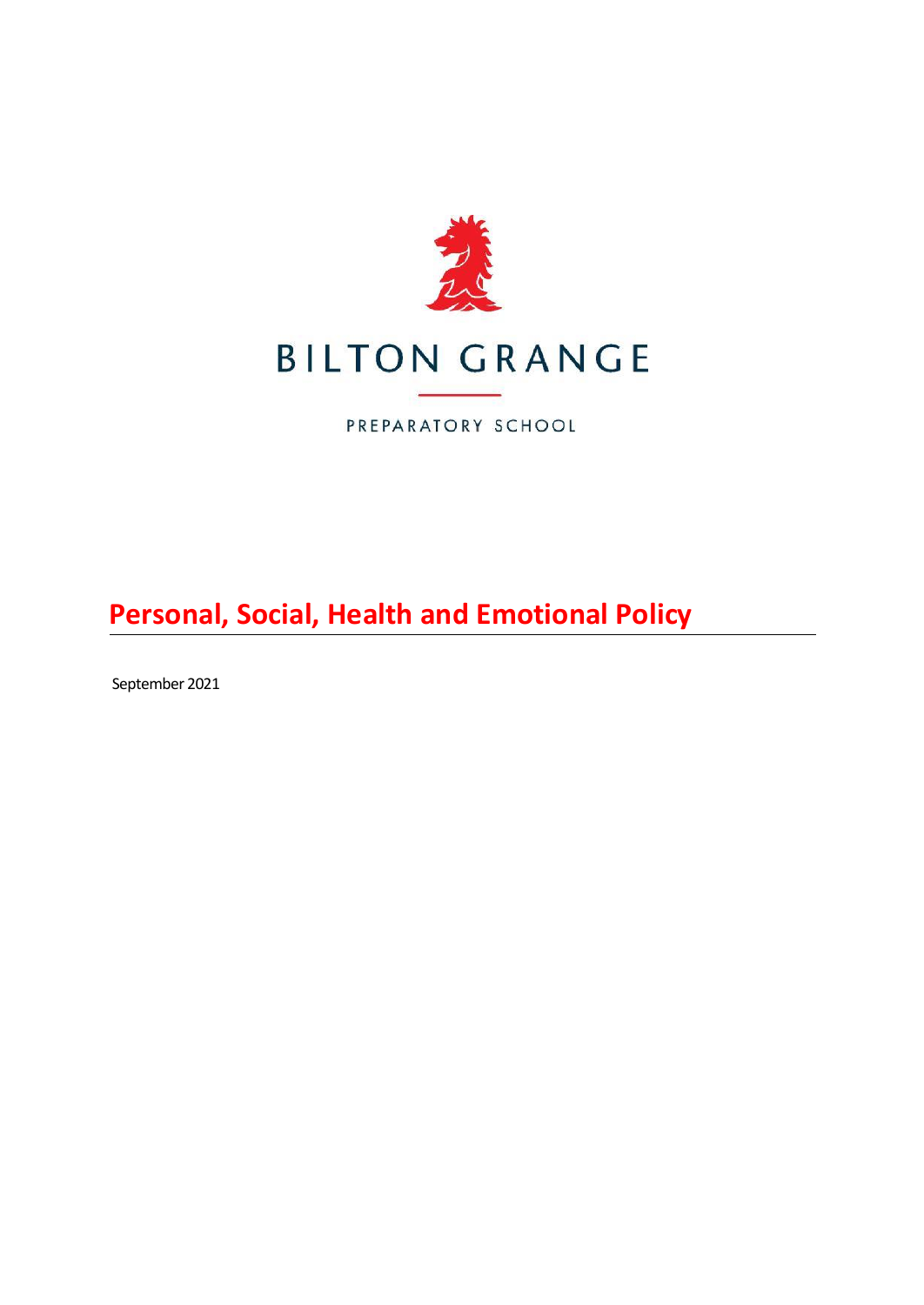## Section 1: Objectives

Bilton Grange aims to teach Personal, Social and Health Education using a whole-school approach with the aim of creating a community and environment that respects, supports and encourages each pupil.

Under section 78 of the Education Act 2002 and the Academies Act 2010, the PSHE curriculum must:

- Promote the spiritual, moral, cultural, mental and physical development of pupils at the school and of society.
- Prepare pupils at the school for the opportunities, responsibilities and experiences of later life.

Bilton Grange takes a comprehensive approach towards PSHE, providing a programme which offers a diligently devised Scheme of Work across all year groups, supporting the development and learning capacity of each pupil.

PSHE makes a significant contribution to the promotion of young people's personal and social development. This is an essential aspect of education, supporting learning across all curriculum areas. Through the promotion of PSHE, skills are developed that enable all pupils to reach their potential and take their place as full, active members of society with the abilities to be able to contribute to it and benefit from it.

Studying PSHE contributes to helping children and young people to build their personal identities, confidence and self-esteem. It helps them to make career choices, understand managing their finances and what influences their decision making process. PSHE enables them to recognise and manage their emotions and to communicate positively in a range of different scenarios. The department strives to ensure that pupils learn to distinguish right from wrong and provide opportunities through which they may develop an understanding of the need for a strong, moral and code and set of values both in society, and personally.

Overall, the PSHE curriculum at Bilton Grange supports the 'Personal Development' and 'Behaviour and Attitude' aspects required under the Ofsted Inspection Framework, as well as contributing significantly to the Safeguarding and Equality Duties, the Government's British Values agenda and the Spiritual, Moral, Social, Cultural (SMSC) opportunities provided to all pupils.

Key elements of the updated DfE guidance on SMSC provision for pupils in independent schools are incorporated into the PSHE and Humanities curriculums. In addition to these subjects, the development of the whole person, spiritually, socially, morally and culturally is firmly centred in the ethos of the school. Other curriculum subjects, assemblies, Form Tutor periods, the Learning4Life programme and Chapel Services all support the teaching and learning of key SMSC components.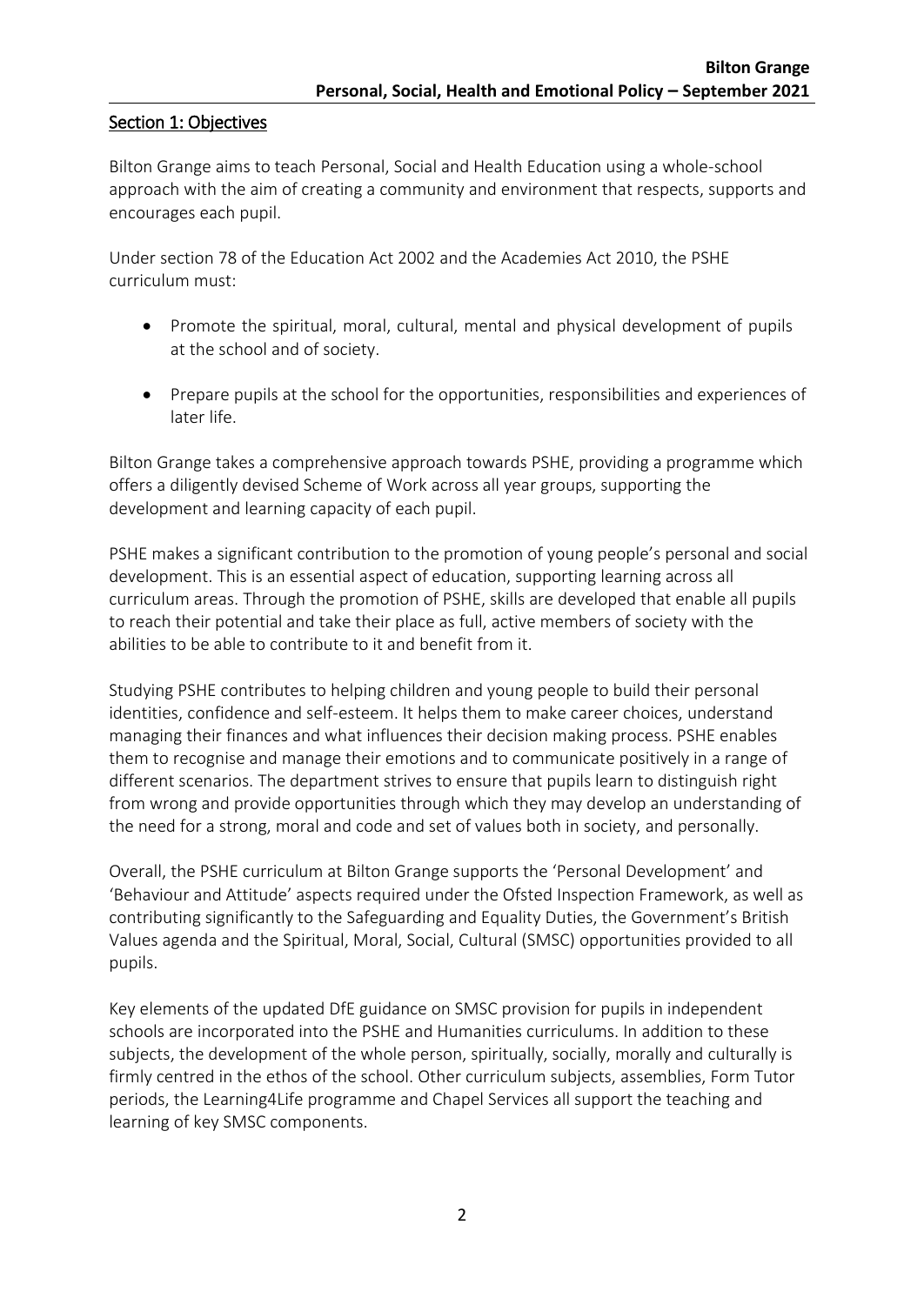### Section 2: Key Aims

- 1) To nurture each individual's talents and to encourage pupils to recognise each other's strengths.
- 2) To create a caring community that fosters sensitivity, tolerance and understanding of others and enables pupils to becoming positive contributors to their community.
- 3) To build confidence and self-esteem through understanding how relationships and systems work.
- 4) To instill in each child, the importance of our core values: treat others as you would want to be treated, be inclusive, understand that it's ok to be different, be sure that your fun is everyone's fun, allow yourself and all others to make the best of a BG education, do your best in all that you do.
- 5) To give children an understanding of the wider world (age appropriate) and the issues of morality, social and political matters that society faces.
- 6) To take steps to ensure that pupils appreciate racial and cultural diversity and avoid and resist racism and discrimination of all forms.
- 7) To foster skills that encourage emotional resilience and to support pupils' mental health and wellbeing.

#### Section 3: Ethos

- Teaching Methodology Our philosophy is to provide a curriculum that is adapted to suit the learning styles of individuals whether their preferred learning style be audio, visual or kinesthetic. Much of the PSHE curriculum is based on discussion and practical activities where teachers listen and guide rather than lead.
- Differentiation Pupils are taught PSHE in mixed ability groups. Differentiation is based on task and outcome and specific learning needs are taken into consideration, in consultation with the Head of Learning Development and PSHE Lead.
- Equal Opportunities All pupils have equal access to the curriculum and their different learning styles are accommodated wherever possible. (See Section 8).
- Continuity All pupils follow the Pre-Prep and then Prep School PSHE curriculum which provides continuity of learning from Reception to Year 8. Some topics are revisited at different levels and in more depth as pupils progress through the school.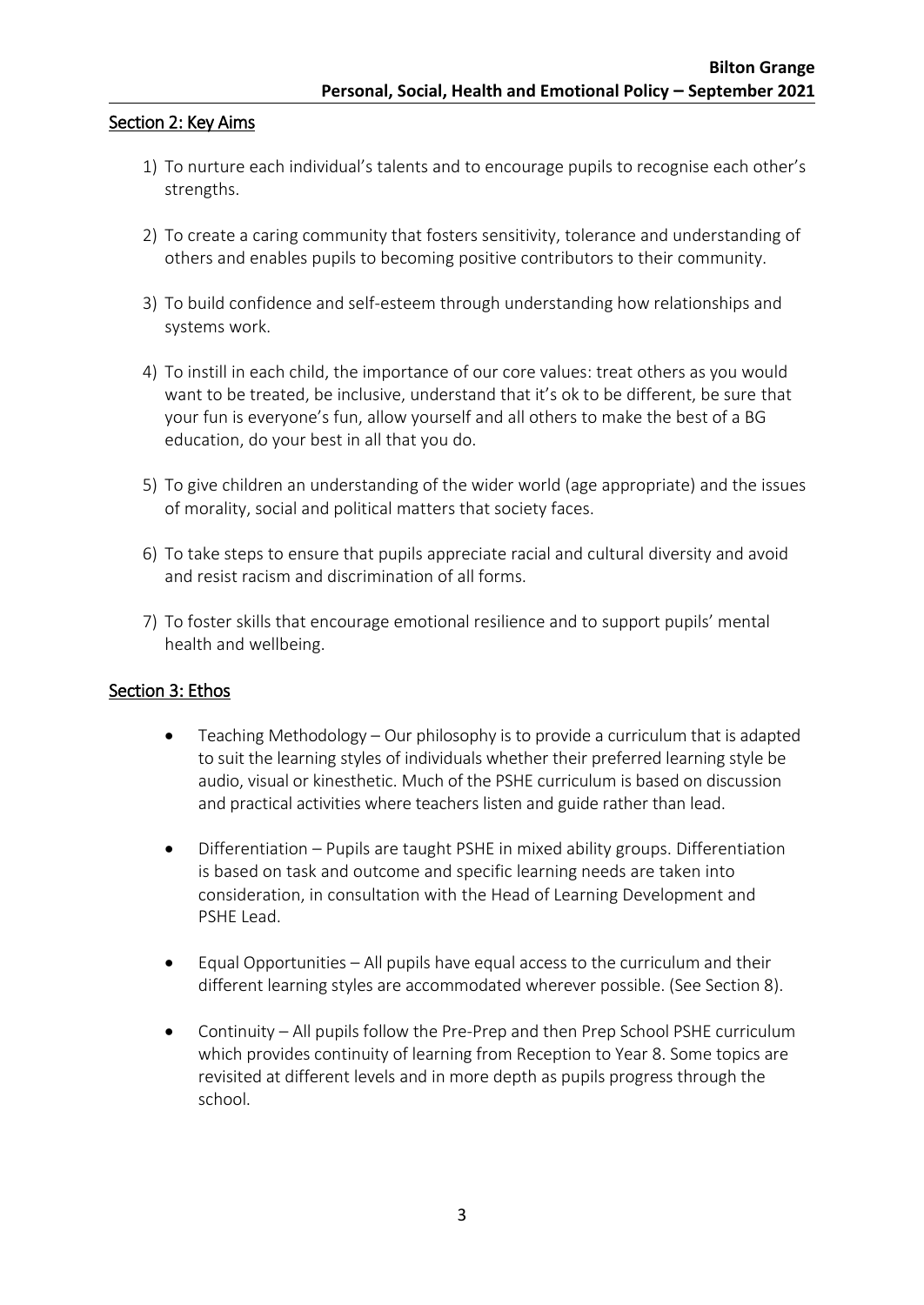### Section 4: Content and Curriculum

Key Stage 1 – PSHE lessons aim to further the children's learning in these five broad aspects:

- 1) Self-awareness.
- 2) Managing feelings.
- 3) Motivation.
- 4) Empathy.
- 5) Social Skills.

KS2 & 3 National Curriculum – Our PSHE curriculum follows the guidelines for PSHE, RSE and SMSC. The focus is on the following skills:

- 1) Developing confidence and responsibility
- 2) Developing personal abilities
- 3) Preparing to play an active role as citizens
- 4) Developing a healthy, safer lifestyle
- 5) Developing good social relationships
- 6) Respecting differences between people

The curriculum map, medium term plans and schemes of work are regularly reviewed and updated. Additional PSHE based talks and workshops are also used to address specific topics, based on need.

Years 4-7 curriculum is informed by the Jigsaw Scheme of Work, which has been adapted and supplemented by the PSHE Lead.

Jigsaw covers all areas of PSHE for the primary phase including statutory Relationships and Health Education. Below are listed the learning themes of each of the six units and these are taught across the school; the learning deepens and broadens every year.

Being Me in My World

Celebrating Difference

Dreams and Goals

Healthy Me

Relationships

Changing Me

Each year group covers the Protective Behaviours programme in the Michaelmas Term, which acts as a foundation for the language used, both in PSHE lessons and in wider school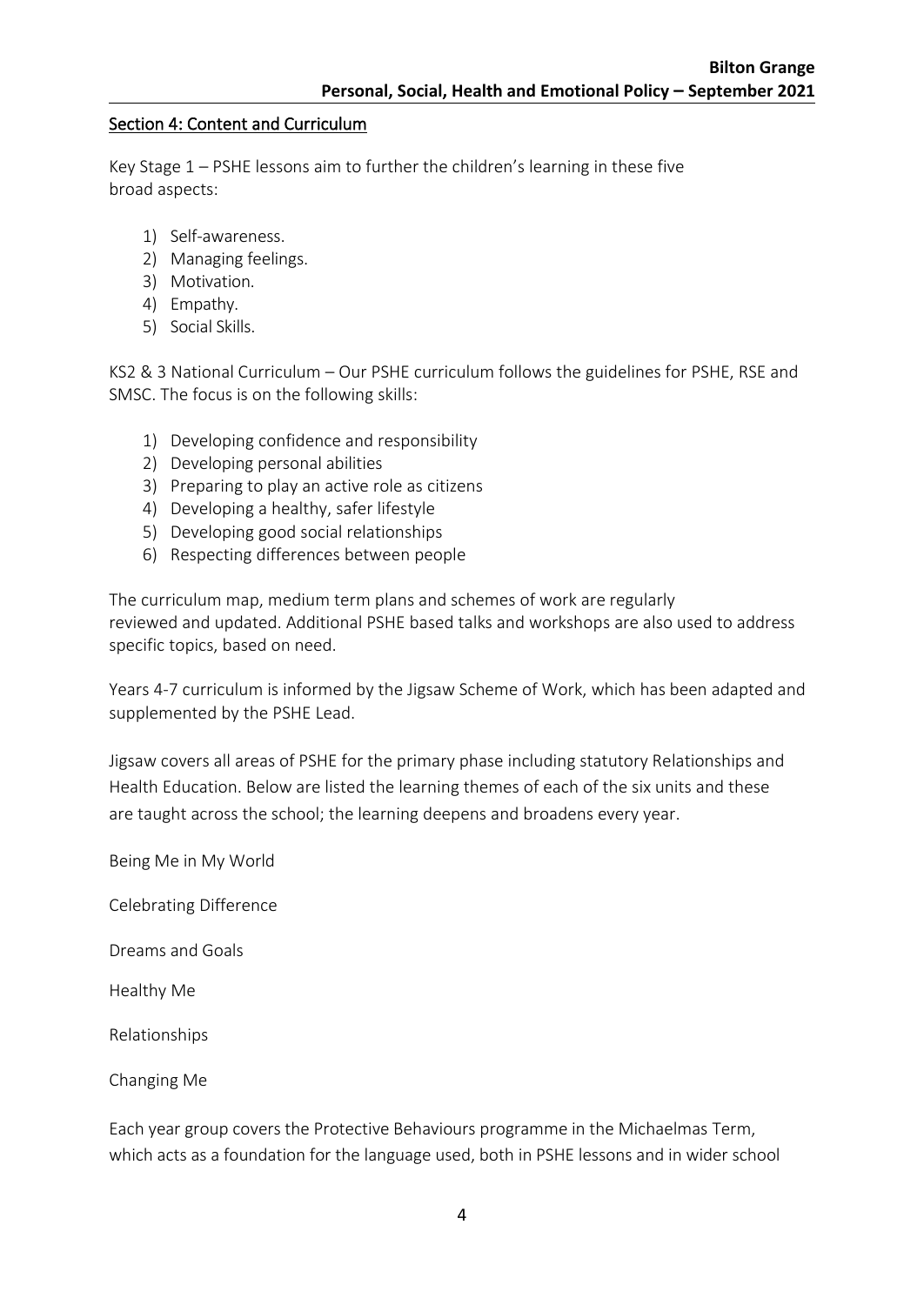life, throughout the year, particularly when discussing relationships, personal space, rights and responsibilities and consent.

*"The first theme 'We all have the right to feel safe all the time' incorporates the concepts of 'Rights and Responsibilities', 'Safety' and 'Early Warning Signs'. The second theme 'There is nothing so awful, or too small, we can't talk about it with someone' develops the concept of personal 'Networks' of support. A more recent version of the second theme 'We can talk with someone about anything, even if it feels awful or small' is a simpler sentence and suggests a positive 'We can talk' message about networking, consistent with the PB process.*

*The seven 'Strategies' of Protective Behaviours are intended to enable us to take necessary action to feel safe again. They are designed to reinforce the two themes of Protective Behaviours, use one-step-removed approaches in our search for solutions, review our personal networks to ensure they are reliable, use persistence in taking necessary action to feel safe again, risk on purpose as needed, protectively interrupt in unsafe or potentially unsafe situations and observe the language of safety for ourselves and with others.*

*The Language of Safety, the seventh strategy in the PB process, has been described as the glue that holds the PB process together. It encourages us to be mindful of the 'Quality' of the language we use, ensuring that we have 'Shared Meaning', taking 'Ownership' of our language and maintaining 'Clarity' in our verbal and non-verbal communication...*

*...In this way the PB process can increase our self-confidence and empower us to enhance our own thinking and problem solving skills. In turn this can increase our ability to take protective action on our own behalf, and seek the support of others when needed, to help us feel safe again. When we are feeling safe we are more likely to feel confident, strong and empowered, engage in adventures and live life to the full within a framework of safety."*

*(Simon Sneath, [www.protectivebehaviours.org\)](http://www.protectivebehaviours.org)/)*

In Year 8, the concepts behind Protective Behaviours are developed to examine the links between feelings, thoughts and behaviour in more depth.

In all year groups – through the 'Celebrating Difference' module of the Jigsaw course, lessons on discrimination, prejudice and the Equality Act in Year 8, the 'Speaking Up' module in Learning4Life, and the whole school awareness weeks for LGBTQ+ and Black History – respect for others is encouraged. Protected Characteristics (age, disability, gender reassignment, marriage and civil partnership, pregnancy and maternity, race, religion or belief, sex, sexual orientation) are directly addressed in an age appropriate manner throughout year groups and, in the event of a protected characteristic becoming an issue, further education is instigated through targeted Form Time discussions assemblies and, in some cases, individual interventions.

The full PSHE curriculum overview can be viewed in Appendix 1.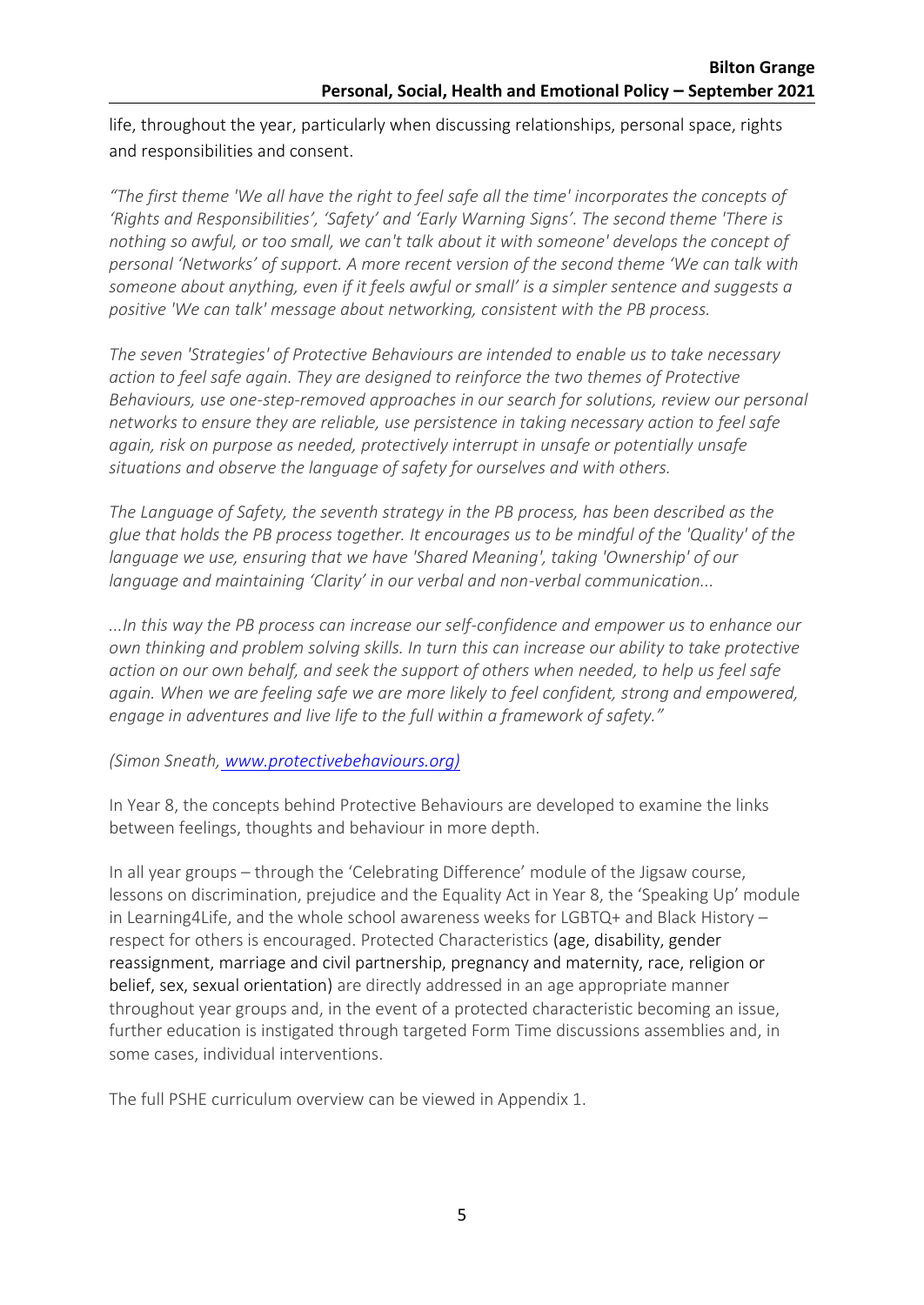### Section 5: Organisation and Management

## **Staffing**

Head of Department – Francesca Goodwin (Head of Wellbeing, PSHE and Leanring4Life)

PSHE lessons are delivered by Form Tutors in years 4-8, monitored by the PSHE lead.

### Teaching Schedule

- Venues: Form Rooms
- All classrooms have IWBs.
- Staff have access to comprehensive PSHE resources and lesson plans on the Common Area. Wellbeing resources are available in Teams and additional material is made available online by the PSHE Lead at different times, as and when focus weeks are set nationally or a specific need is identified by the pastoral team.
- Staff are encouraged to share good practice and additional resources.
- One dedicated PSHE lesson a week. This ensures that we are able to teach the PSHE knowledge and skills in a developmental and age-appropriate way.
- In addition to timetabled lessons, the PSHE curriculum is also consolidated and complemented by the Learning4Life programme and Form Period activities. The ethos behind SMSC and PSHE is encompassed throughout the curriculum and, when specific topics are incorporated within other subjects, ideally SMSC standards should be highlighted on subject plans & referenced in the schemes of work.
- To enrich the school's approach to PSHE and to broaden the curriculum, events and opportunities such as participating in national drives, for example 'Children's Mental Health Week', 'Black History Month' and 'LGBTQ+ Week', are organised. This raises awareness and complements the school's commitment to promoting good mental health and respecting differences between people.
- The school offers targeted support to families and children through the school counsellor.
- In each curriculum area, consideration is given to the school's own context to ensure that learning experiences are meaningful and relevant. Learning experiences themselves are also varied and opportunities for learning outside the classroom are also valued, considered and specifically planned for. For example, children are provided with opportunities to take pride in and ownership of the school grounds, making use of the organic garden and outdoor classroom.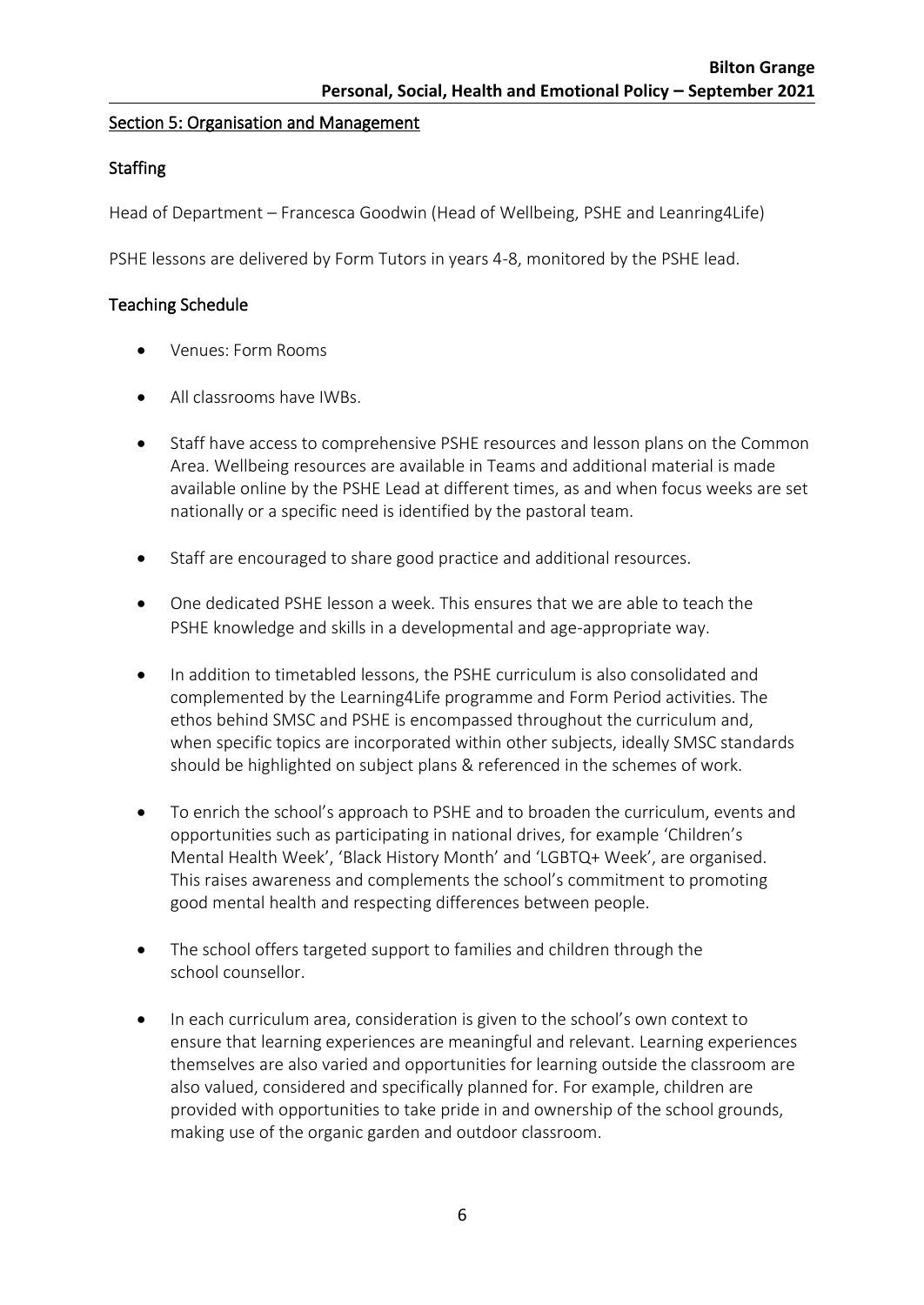- Through the involvement of visitors with specialist skills and backgrounds and the careful consideration and planning of trips and real-life experiences, the children are able to build on their knowledge of community and develop the skills they will require for life after education.
- The moral values that underpin the PSHE programme are reflected in the school's rewards and sanctions policy, peer mentoring and student positions of responsibility.

## Section 6: Administration, Recording and Reporting

- Oral feedback should be immediate, constructive and positive.
- Staff evaluate and review lessons
- The PSHE Lead is responsible for supporting staff to assess pupil's progress, conducting an annual review and requesting feedback from staff and pupils, recommending targets for whole school development, providing new resources when and where necessary, monitoring pupil PSHE files.
- Feedback meetings and planning development held on a termly basis with Mireille Everton (Assistant Head Pastoral), Stefan de Bruin (Head of Upper School) and Christopher Bartley (Head of Middle School).
- There is no statutory requirement for end of key stage assessment in PSHE/RSE.
- The Assistant Head, Pastoral is responsible for monitoring any non-academic issues of each pupil that may link to PSHE or RSE. Any issues of concern are shared with the appropriate staff e.g. the DSL, where necessary or relevant. In addition, Staff maintain records relating to pupil levels of engagement and development. This can be helpful to flag pupils who may require further support.
- Schools must give brief comments to parents on the pupil's progress in each subject and activity studied. In PSHE/RSE Form Tutors can refer to a pupil's learning and attitude to learning, where deemed necessary, in their Form Tutor reports to parents. Any more specific observations should not be left to this point but addressed where appropriate at the time raised.
- The PSHE Lead, Heads of Phase and Assistant Head Academic conduct regular lesson observations to ensure consistency in the implementation of policy and programmes across year groups.

# Section 7: Health and Safety

The wellbeing of pupils and staff is paramount and health and safety considerations follow the whole school policy and SMSC recommendations.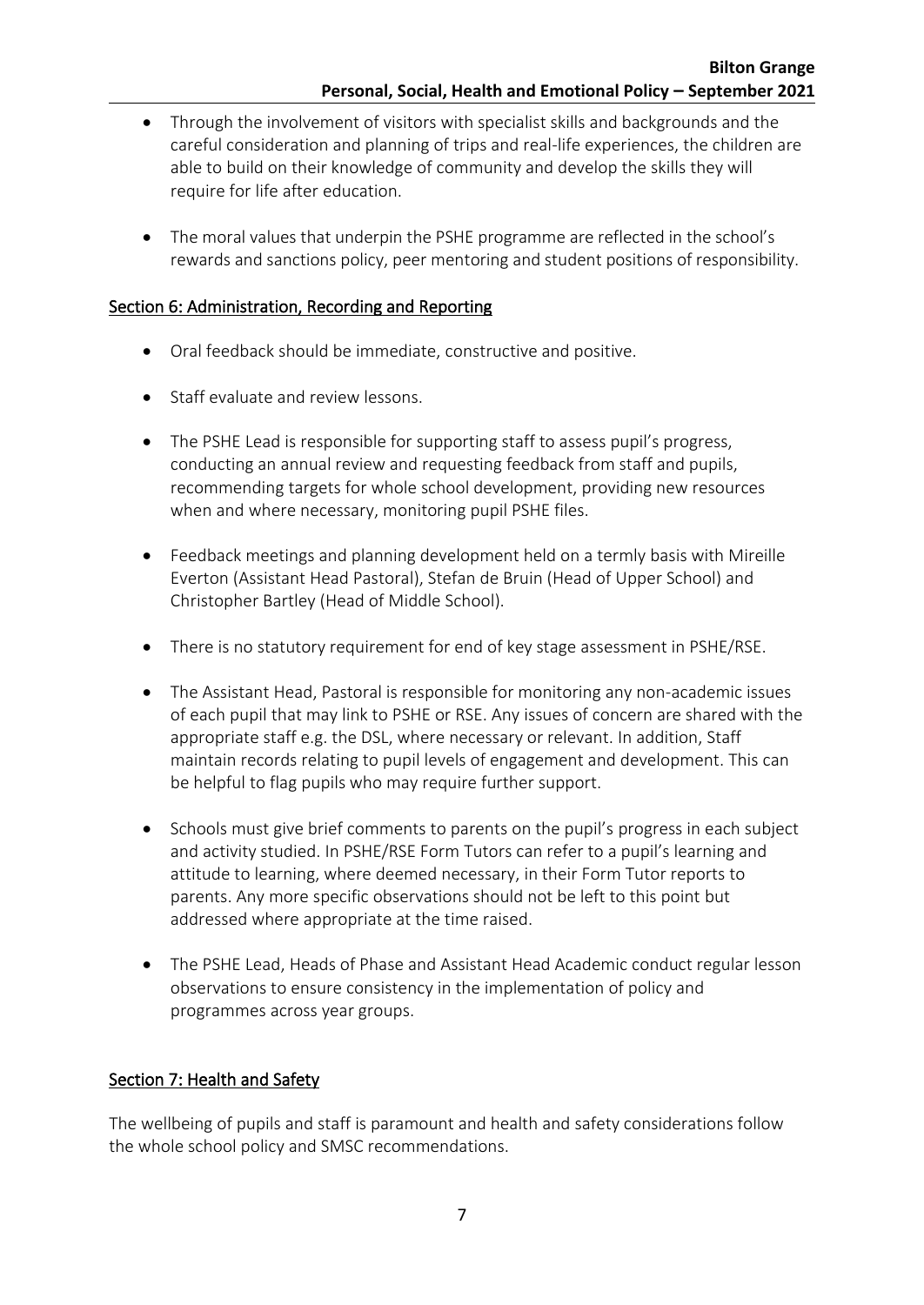### Section 8: Equal Opportunities

The DfE Guidance 2019 (p.15) states:

"Schools should ensure that the needs of all pupils are appropriately met."

All children will be given equal value irrespective of ethnicity, sex, gender identity, religious and cultural background and special educational needs (SEN). At Bilton Grange, each student is given access to a full range of activities. Teachers are aware of children's prior understanding and attainment and lessons and resources are adapted where necessary to meet all children's needs, ensure accessibility, challenge and inclusion for all.

At Bilton Grange we promote respect for all and value every individual child. We also respect the right of our children, their families and our staff, to hold beliefs, religious or otherwise, and understand that sometimes these may be in tension with our approach to some aspects of the Relationships, Health and Sex Education aspects of PSHE.

## Section 9: Inclusion

We aim to create a learning environment that is inclusive and accessible for all students. Lessons will be taught in a way that is educational, sensitive yet enjoyable and teachers will remain inclusive and meet the needs all children. This is achieved by creating a space that feels safe and will encourage all children to explore their emotions and ask questions through carefully and appropriately planned lessons.

#### Section 10: Review

The PSHE policy document is a working document that is regularly reviewed and updated in line with the School Development Plan.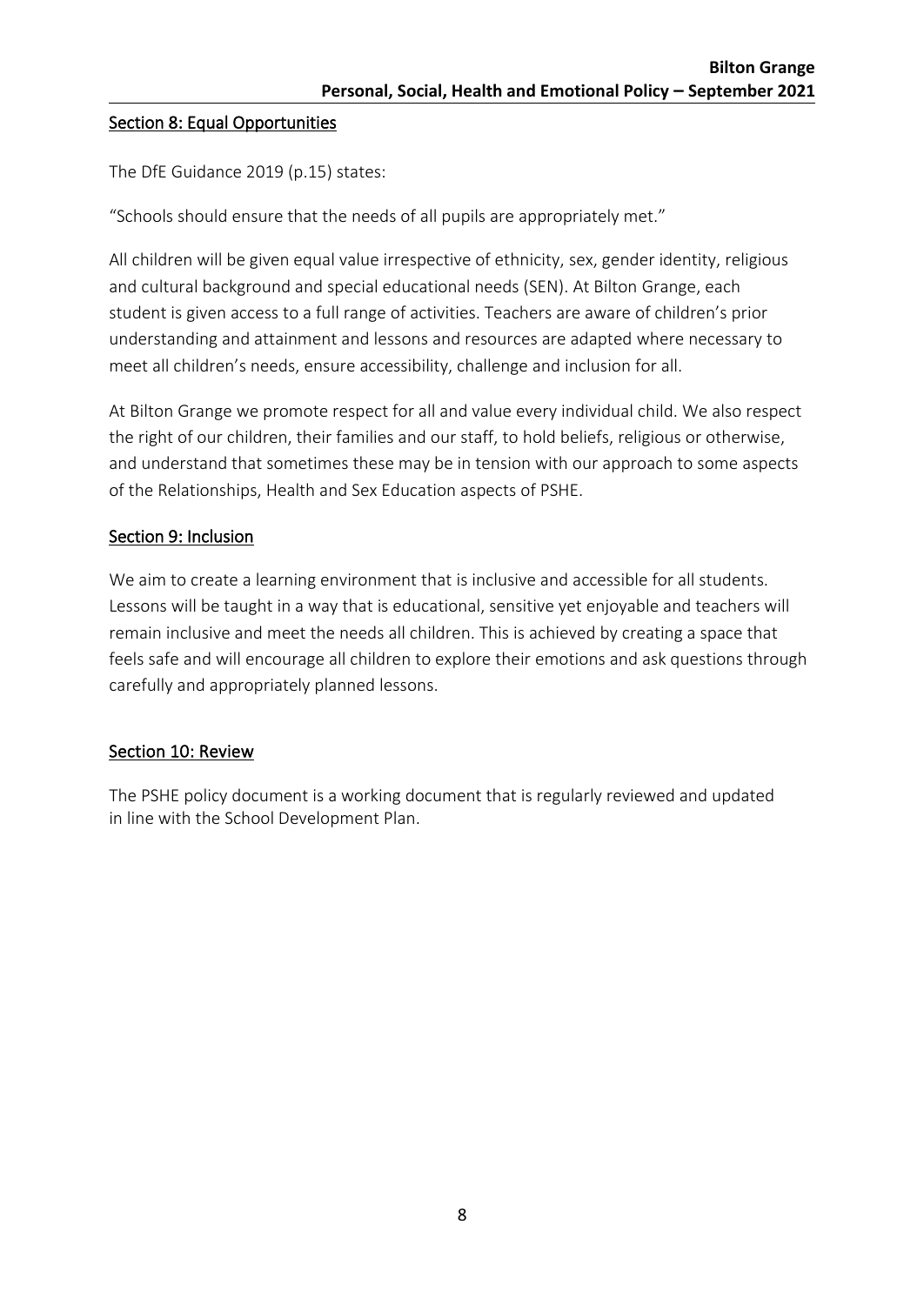Appendix 1

Bilton Grange Preparatory School PSHE Curriculum Overview

- 1. Core PSHE Lessons
- 2. Talks and Workshops
- 3. Learning4Life Programme
- 4. Assemblies and Awareness Weeks

Note that due to remote learning in the Lent Term, PSHE provision was interrupted. Form Tutors were responsible for delivering materials tailored to the needs of pupils at the time, focussing on mental and physical wellbeing and health.

Topics such as online safety, supportive friendship and safe and unsafe secrets were also covered in an age appropriate manner.

Other topics from the Lent Term PSHE curriculum, such as understanding different cultures, discrimination and equality are addressed in the Learning4Life curriculum, Humanities lessons and school/phase assemblies. However, these areas will also be returned to and reinforced in 2021/22. The summer term will focus on RSE provision.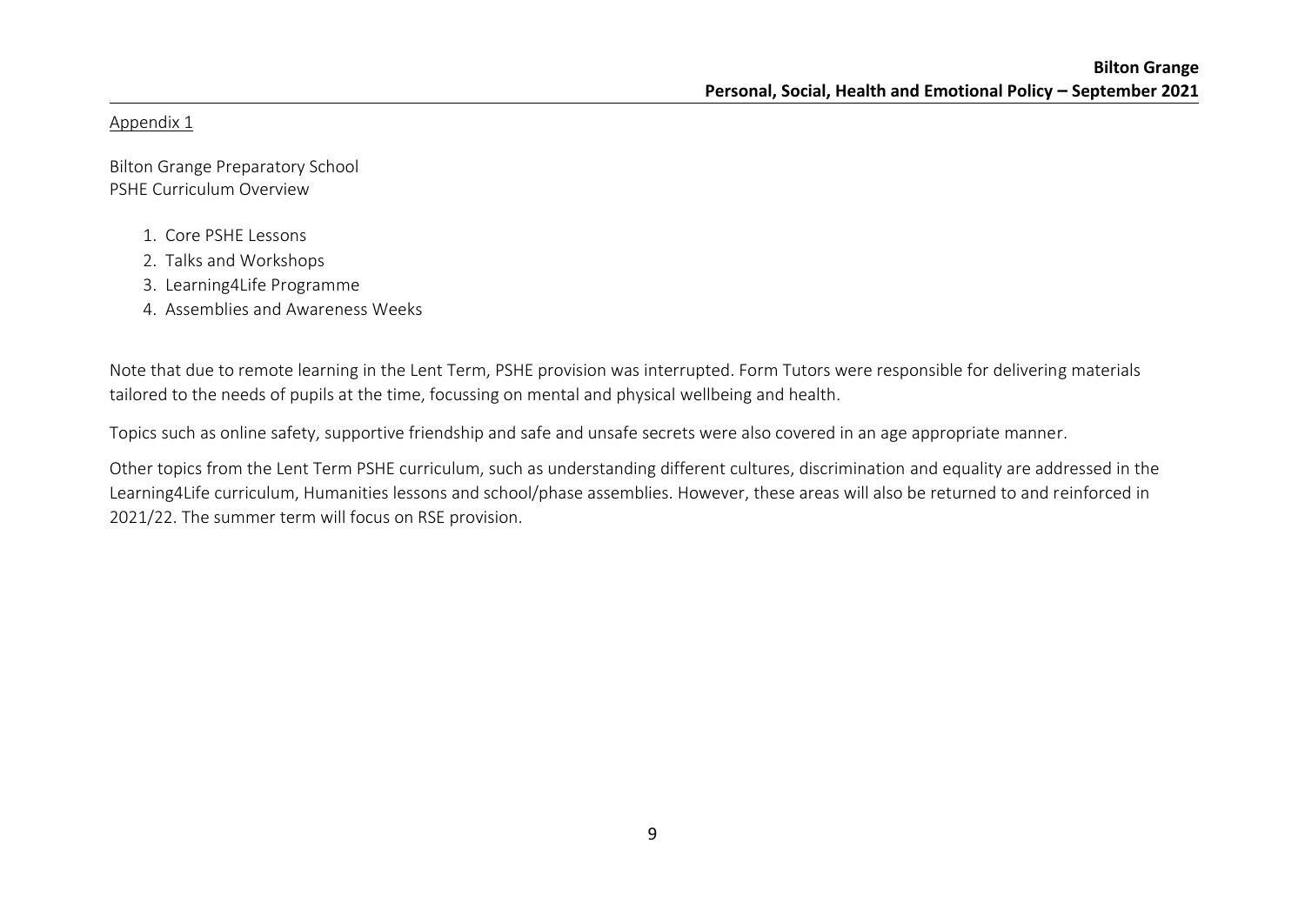| PSHE Bilton Grange 2020-2021: Core Lessons |                                                                                                                                  |                                                                                                                                                                              |                                                                                                             |                                                                                                                                                      |                                                                                                                                                  |                                                                                                                                                                                                                 |
|--------------------------------------------|----------------------------------------------------------------------------------------------------------------------------------|------------------------------------------------------------------------------------------------------------------------------------------------------------------------------|-------------------------------------------------------------------------------------------------------------|------------------------------------------------------------------------------------------------------------------------------------------------------|--------------------------------------------------------------------------------------------------------------------------------------------------|-----------------------------------------------------------------------------------------------------------------------------------------------------------------------------------------------------------------|
| Year Group                                 |                                                                                                                                  | Michaelmas Term                                                                                                                                                              |                                                                                                             | <b>Lent Term</b>                                                                                                                                     |                                                                                                                                                  | <b>Summer Term</b>                                                                                                                                                                                              |
| Year <sub>8</sub>                          | Protective<br><b>Behaviours</b><br>What do You<br>Need to Grow?<br>Rights and<br>Responsibilities<br>and the Safety<br>Continuum | <b>Protective Behaviours</b><br>Early Warning Signs,<br>Risking on Purpose,<br>Networks and Good to<br><b>Talk</b><br>Emotional<br>Management<br><b>Identifying Emotions</b> | <b>Emotional Management</b><br>Feelings, Thoughts and<br>Behaviour, SEAL,<br>Friendship Roles and<br>Groups | Language and<br>Discrimination<br>Bullying vs Banter,<br>Quality of Language,<br>Discrimination, Freedom<br>of Speech and The<br><b>Equality Act</b> | Relationships<br>Self-Perception, Body<br>Image and Advertising,<br>Personal Space,<br><b>Control and Coercion</b>                               | Media, Culture and<br><b>Technology</b><br>Social Media and Online<br>Safety, Managing Online<br><b>Stress</b><br><b>Substance Abuse</b><br>Substance Misuse and<br>Exploitation                                |
| Year 7                                     | Protective<br><b>Behaviours</b>                                                                                                  | <b>Protective Behaviours</b>                                                                                                                                                 | Healthy Me<br>Emotional Health,<br>Managing Stress,<br>Nutrition, Physical<br>Activity and Sleep            | <b>Celebrating Difference</b><br>Assertiveness, Roles in<br>Society and Stereotypes,<br>Challenging Prejudice<br>and Discrimination                  | <b>Changing Me</b><br>Self-Image, Adolescent<br><b>Brain Development</b><br>and Mood Changes,<br>Supporting Self and<br>Others through<br>Change | Relationships<br>Developing Relationships<br>and Understanding<br>Responses, Authenticity<br>and Media Influence on<br>Relationships, Being<br>Assertive in Relationships,<br><b>Changing Roles in Families</b> |
| Year 6                                     | Protective<br><b>Behaviours</b>                                                                                                  | <b>Celebrating Difference</b><br>Am I Normal?                                                                                                                                | <b>Celebrating Difference</b><br>Power and Control, Why<br>Bully?, Celebrating<br><b>Difference</b>         | <b>Relationships</b><br>Love and Loss, Being<br>Safe with Technology                                                                                 | <b>Changing Me</b><br>Puberty, Conception,<br>Pregnancy and Birth                                                                                | <b>Healthy Me</b><br>Making Choices with Food,<br>Alcohol and Drugs, Mental<br>Health, Managing Stress                                                                                                          |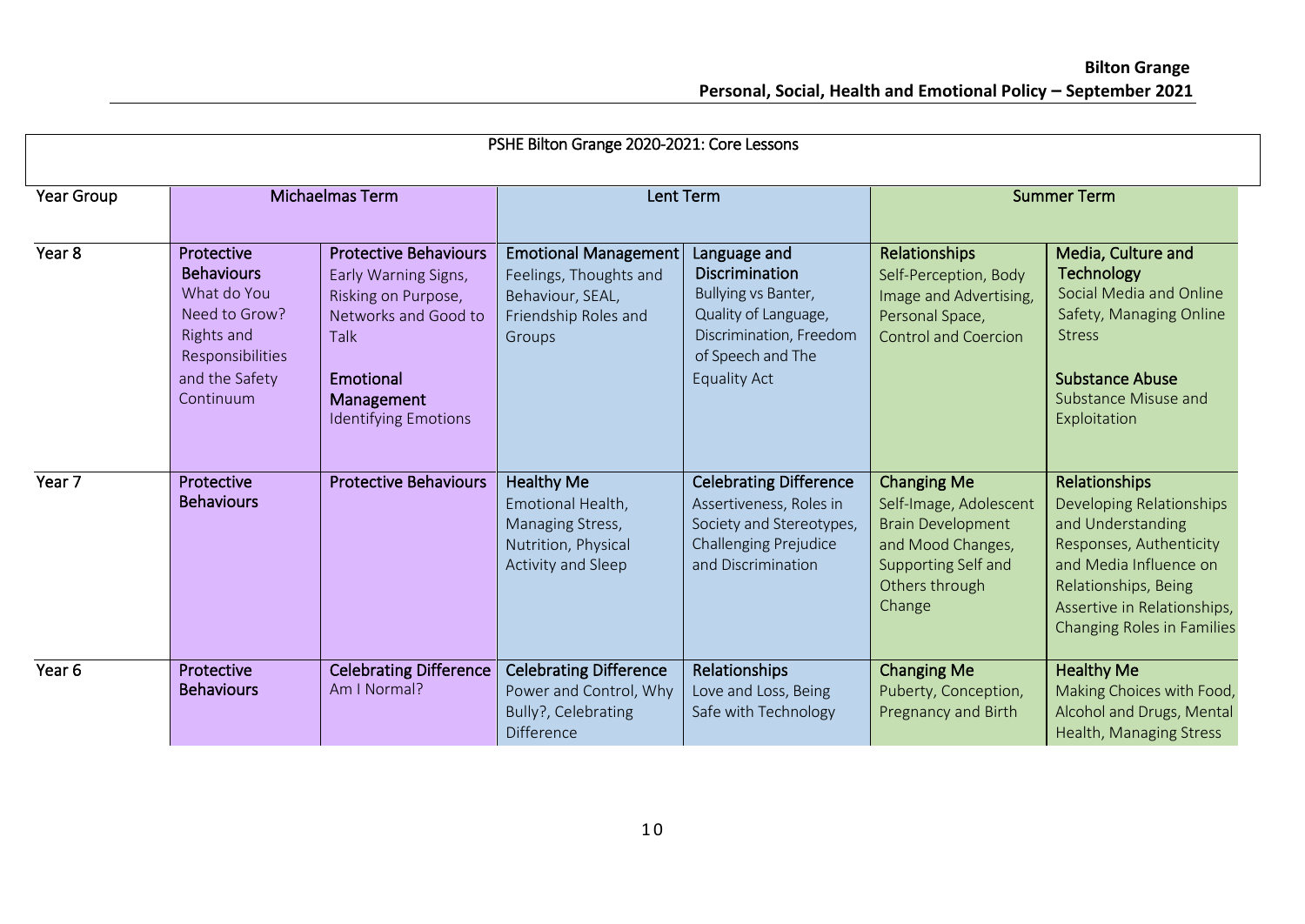# **Bilton Grange**

**Personal, Social, Health and Emotional Policy – September 2021**

| Year 5 | Protective<br><b>Behaviours</b> | Relationships<br>Recognising Me,<br><b>Getting On and Falling</b><br>Out, Girlfriends and<br><b>Boyfriends</b> | Relationships<br>Relationships and<br>Technology (how to<br>keep safe online and<br>information privacy)<br>Being Me in My World<br>Rights to Learn,<br>Rewards and<br>Consequences, Working<br>Well with Others | <b>Celebrating Difference</b><br>Understanding<br>Different Cultures,<br>Racism, Rumours and<br>Name- Calling, Types of<br>Bullying, Social<br>Inequality and Does<br>Money Matter? | <b>Changing Me</b><br>Self-Image, Puberty for<br>Girls, Puberty for Boys,<br>Starting a Family,<br>Coping with Changes<br>Growing Up                                                                          | <b>Healthy Me</b><br>Smoking and Informed<br>Decision Making, Alcohol<br>and Relationships,<br><b>Emergency Aid (keeping</b><br>calm, primary survey,<br>recovery position), Body<br>Image and Media<br>Influence, Relationships<br>with Food (including eating<br>disorders), Making Healthy<br>Choices |
|--------|---------------------------------|----------------------------------------------------------------------------------------------------------------|------------------------------------------------------------------------------------------------------------------------------------------------------------------------------------------------------------------|-------------------------------------------------------------------------------------------------------------------------------------------------------------------------------------|---------------------------------------------------------------------------------------------------------------------------------------------------------------------------------------------------------------|----------------------------------------------------------------------------------------------------------------------------------------------------------------------------------------------------------------------------------------------------------------------------------------------------------|
| Year 4 | Protective<br><b>Behaviours</b> | <b>Healthy Me</b><br>My Friends and Me,<br>Group Dynamics,<br>Smoking, Alcohol                                 | <b>Healthy Me</b><br>Healthy Friends,<br>Celebrating My Inner<br>Strength<br>Being Me in My World<br>Roles in our Community,<br>Rewards and<br>Consequences, Working<br>Well with Others                         | <b>Celebrating Difference</b><br>Judging by Appearances,<br>Understanding Bullying,<br>Accepting Myself and<br>Others                                                               | <b>Changing Me</b><br>Why I am Unique,<br>Having a Baby, Girls<br>and Puberty, Making<br>and Accepting<br>Change, Becoming<br>Responsible: Needs<br>and Wants, Basic<br><b>Budgeting, Ethical</b><br>Spending | Relationships<br>Relationships Web and<br>Special People, Love and<br>Loss (further explored in<br>Humanities lessons),<br>Relationships with Animals<br><b>Dreams and Goals</b><br>Overcoming<br>Disappointment, Achieving<br>Goals                                                                     |

| PSHE Bilton Grange 2020-2021: Talks and Workshops |                 |           |             |  |  |
|---------------------------------------------------|-----------------|-----------|-------------|--|--|
| Year Group                                        | Michaelmas Term | Lent Term | Summer Term |  |  |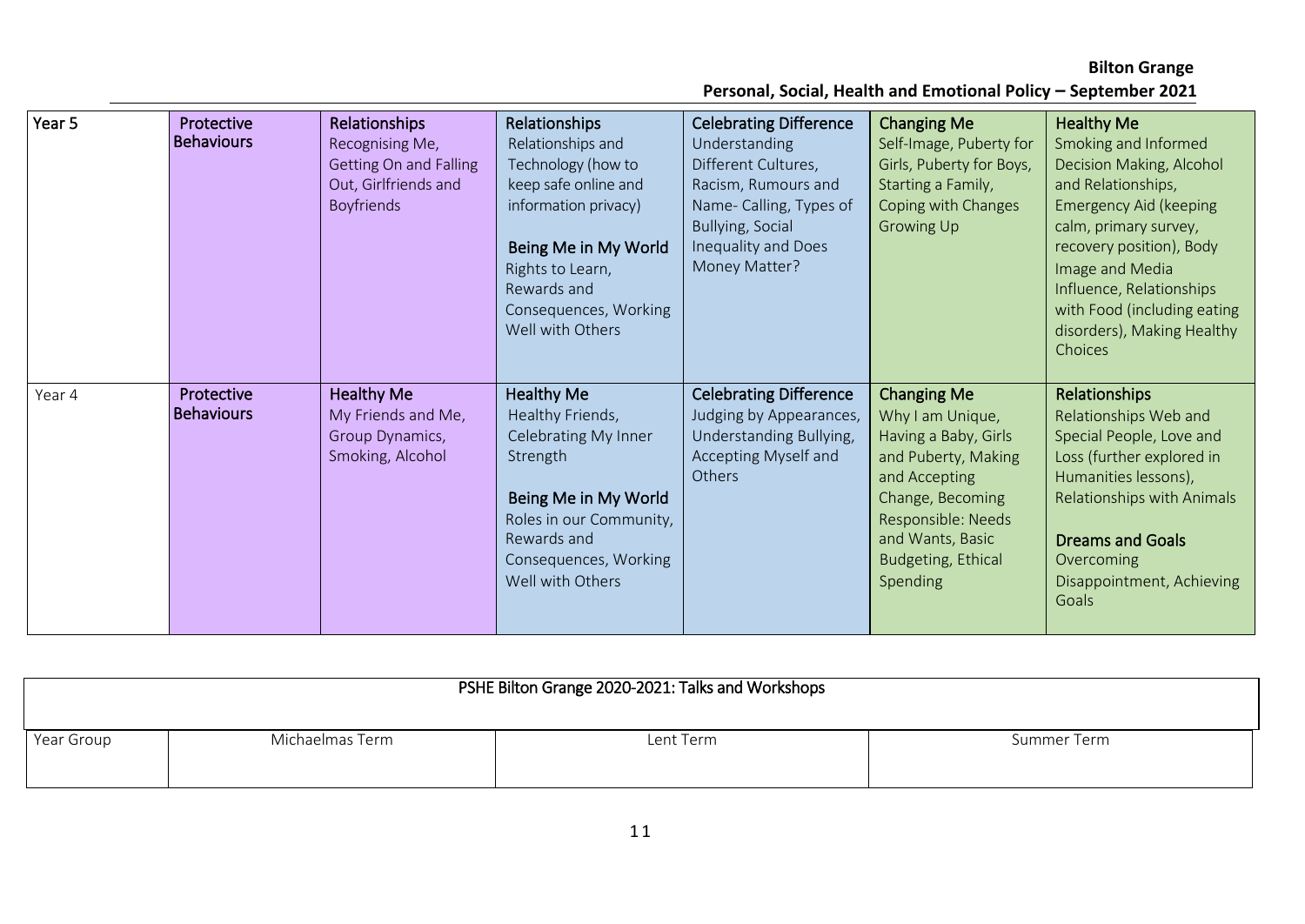| Year 8 | <b>Adolescent Hygiene</b> |           | Something's Not Right | <b>Physical and Mental</b>  | <b>RSE Workshop Day</b>          |
|--------|---------------------------|-----------|-----------------------|-----------------------------|----------------------------------|
|        | How to<br>$\bullet$       | $\bullet$ | Healthy and           | Wellbeing                   | Morning:                         |
|        | manage                    |           | unhealthy             |                             | Types of<br>$\bullet$            |
|        | physical and              |           | family dynamics       | <b>Managing Exam Stress</b> | relationship and                 |
|        | emotional                 |           | and how and           |                             | qualities of a                   |
|        | changes                   |           | who to talk to.       | <b>FGM and Forced</b>       | positive, healthy                |
|        | during puberty            |           |                       | Marriage                    | relationship                     |
|        | About<br>$\bullet$        |           |                       | Lesson plans<br>$\bullet$   | (including different             |
|        | personal                  |           |                       | and resources               | types of committed               |
|        | hygiene                   |           |                       | www.freedom                 | relationships i.e.               |
|        |                           |           |                       | charity.org.uk              | cohabiting, same                 |
|        |                           |           |                       |                             | sex and the legal                |
|        |                           |           |                       |                             | status of different              |
|        |                           |           |                       |                             | types of long term               |
|        |                           |           |                       |                             | relationships)                   |
|        |                           |           |                       |                             | Positive behaviours<br>$\bullet$ |
|        |                           |           |                       |                             | in relationships,                |
|        |                           |           |                       |                             | including negative               |
|        |                           |           |                       |                             | impact of                        |
|        |                           |           |                       |                             | pornography                      |
|        |                           |           |                       |                             | Consent (consent<br>$\bullet$    |
|        |                           |           |                       |                             | and the law, the                 |
|        |                           |           |                       |                             | language of                      |
|        |                           |           |                       |                             | consent, duty of                 |
|        |                           |           |                       |                             | the seeker,                      |
|        |                           |           |                       |                             | recognising and                  |
|        |                           |           |                       |                             | reporting                        |
|        |                           |           |                       |                             | unwanted contact,                |
|        |                           |           |                       |                             | sexting, alcohol                 |
|        |                           |           |                       |                             | and consent)                     |
|        |                           |           |                       |                             |                                  |
|        |                           |           |                       |                             | Contraception<br>$\bullet$       |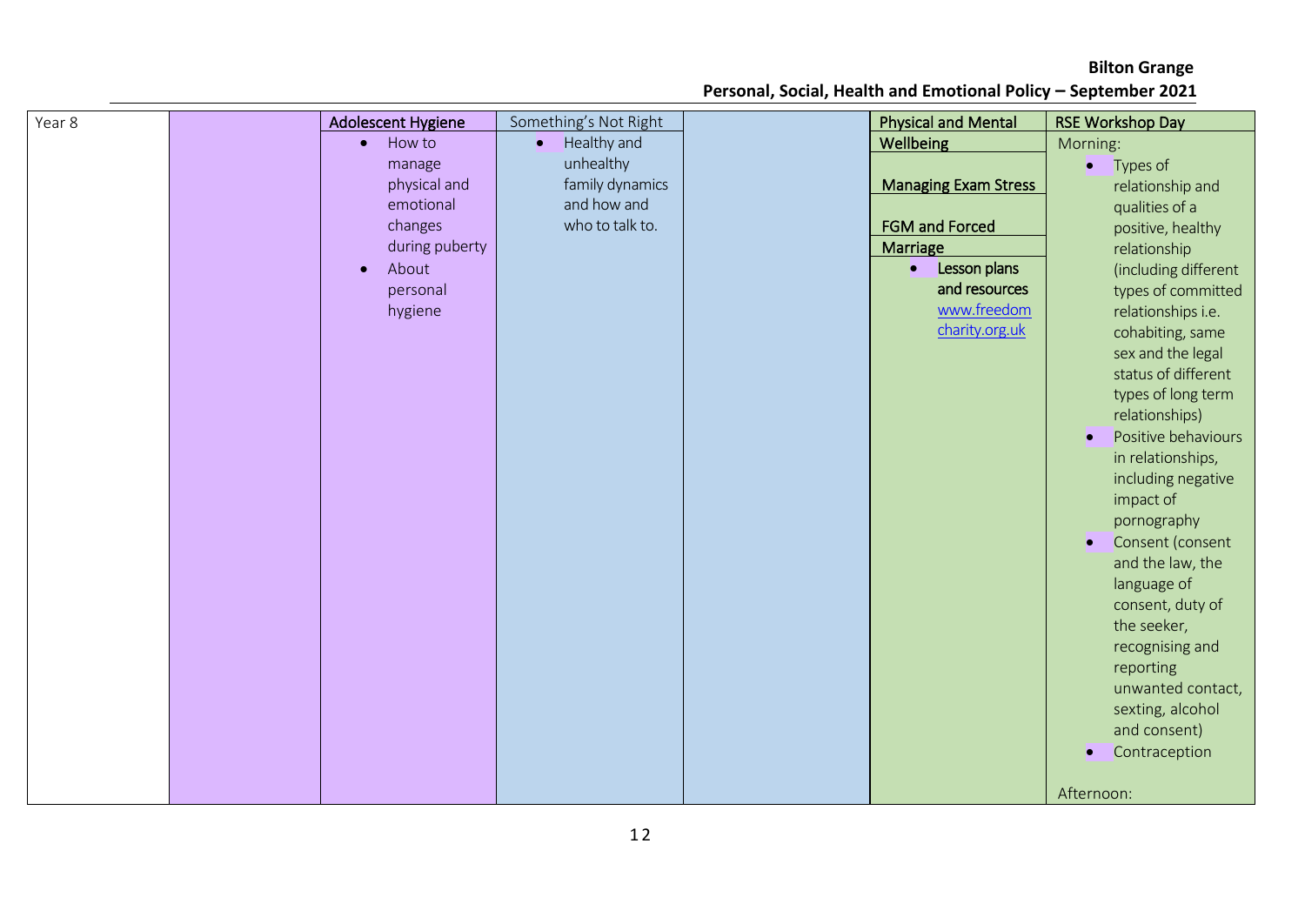|  |  |  | Prejudice and<br>$\bullet$<br>discrimination<br>Managing<br>$\bullet$<br>influences on<br>beliefs and<br>decisions<br>Gender identity<br>$\bullet$ |
|--|--|--|----------------------------------------------------------------------------------------------------------------------------------------------------|
|  |  |  | and sexual<br>orientation and<br>different ways of<br>expressing<br>affection<br>Challenging gender<br>$\bullet$                                   |
|  |  |  | discrimination<br>Challenging<br>$\bullet$<br>LGBTQ+ bullying,<br>homophobia,<br>biphobia,<br>transphobia<br>Recognising and                       |
|  |  |  | $\bullet$<br>challenging racism<br>and religious<br>discrimination<br><b>Careers</b>                                                               |
|  |  |  | About the broad<br>$\bullet$<br>range of careers<br>and the abilities<br>and qualities<br>required for<br>different careers                        |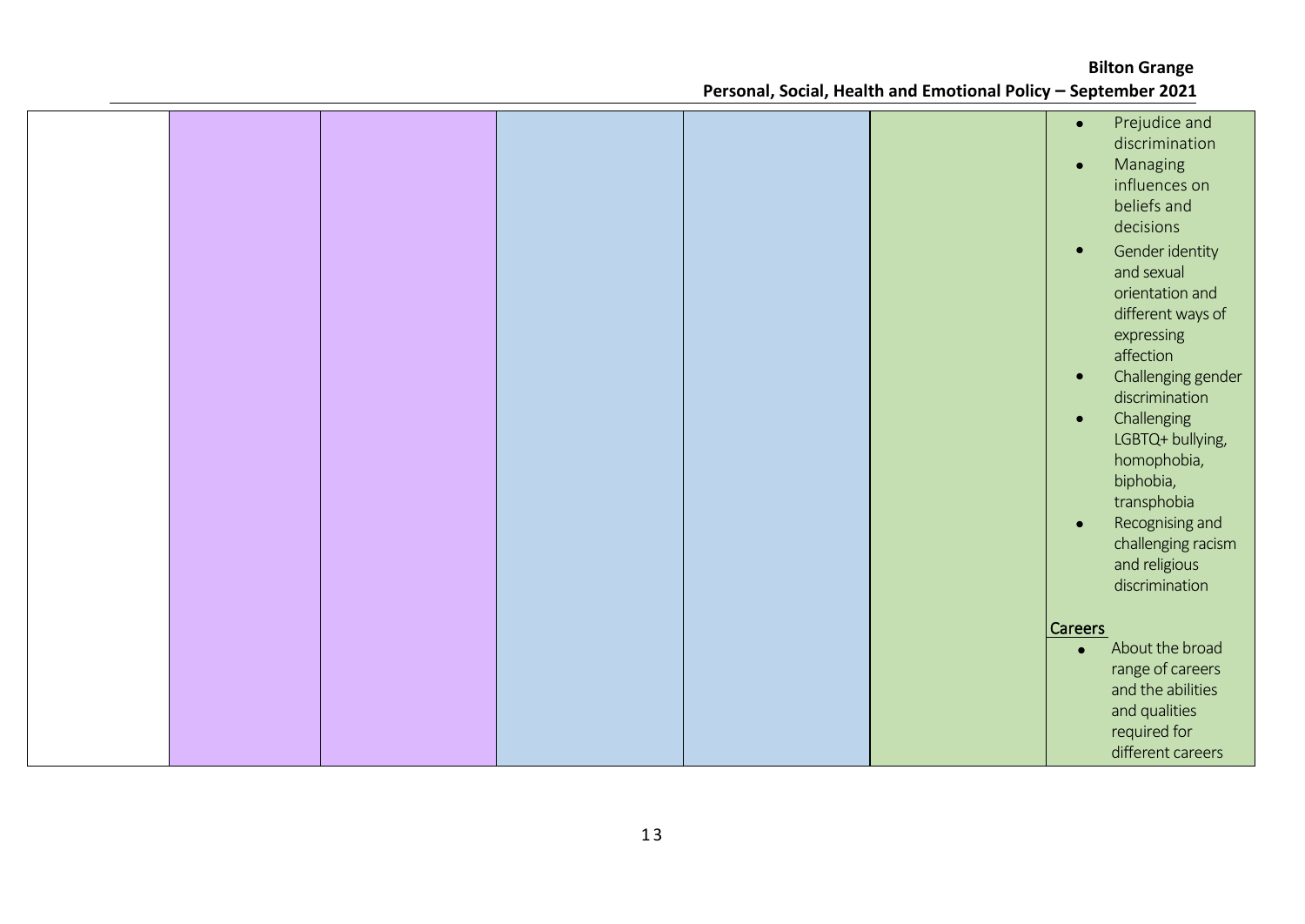**Bilton Grange**

**Personal, Social, Health and Emotional Policy – September 2021**

|        |                                                                                                                                                                   |                                                                                                  |                                                                                          | The link between<br>$\bullet$<br>values and career<br>choices<br>About<br>$\bullet$<br>employment,<br>self-employment<br>and voluntary<br><b>First Aid</b><br><b>Basic First Aid</b><br>$\bullet$<br>Vaccinations<br>$\bullet$<br>Responsible use of<br>medication                                                                                                                                                               |
|--------|-------------------------------------------------------------------------------------------------------------------------------------------------------------------|--------------------------------------------------------------------------------------------------|------------------------------------------------------------------------------------------|----------------------------------------------------------------------------------------------------------------------------------------------------------------------------------------------------------------------------------------------------------------------------------------------------------------------------------------------------------------------------------------------------------------------------------|
| Year 7 | <b>Adolescent Hygiene</b><br>How to<br>$\bullet$<br>manage<br>physical and<br>emotional<br>changes<br>during puberty<br>About<br>$\bullet$<br>personal<br>hygiene | Something's Not Right<br>Healthy and unhealthy<br>family dynamics and<br>how and who to talk to. | <b>Physical and Mental</b><br><b>Wellbeing</b><br>Sleep<br><b>Improving Study Skills</b> | <b>Team Working Residential</b><br>Problem-solving<br>$\bullet$<br>Communication<br>$\bullet$<br>Teamwork and<br>$\bullet$<br>leadership<br>Risk-management<br>$\bullet$<br>Creativity<br>$\bullet$<br>Personal Safety<br>$\bullet$<br>Finance<br>Making safe<br>$\bullet$<br>financial choices<br>Saving, spending<br>$\bullet$<br>and budgeting<br><b>RSE Workshop</b><br><b>Expectations in</b><br>$\bullet$<br>relationships |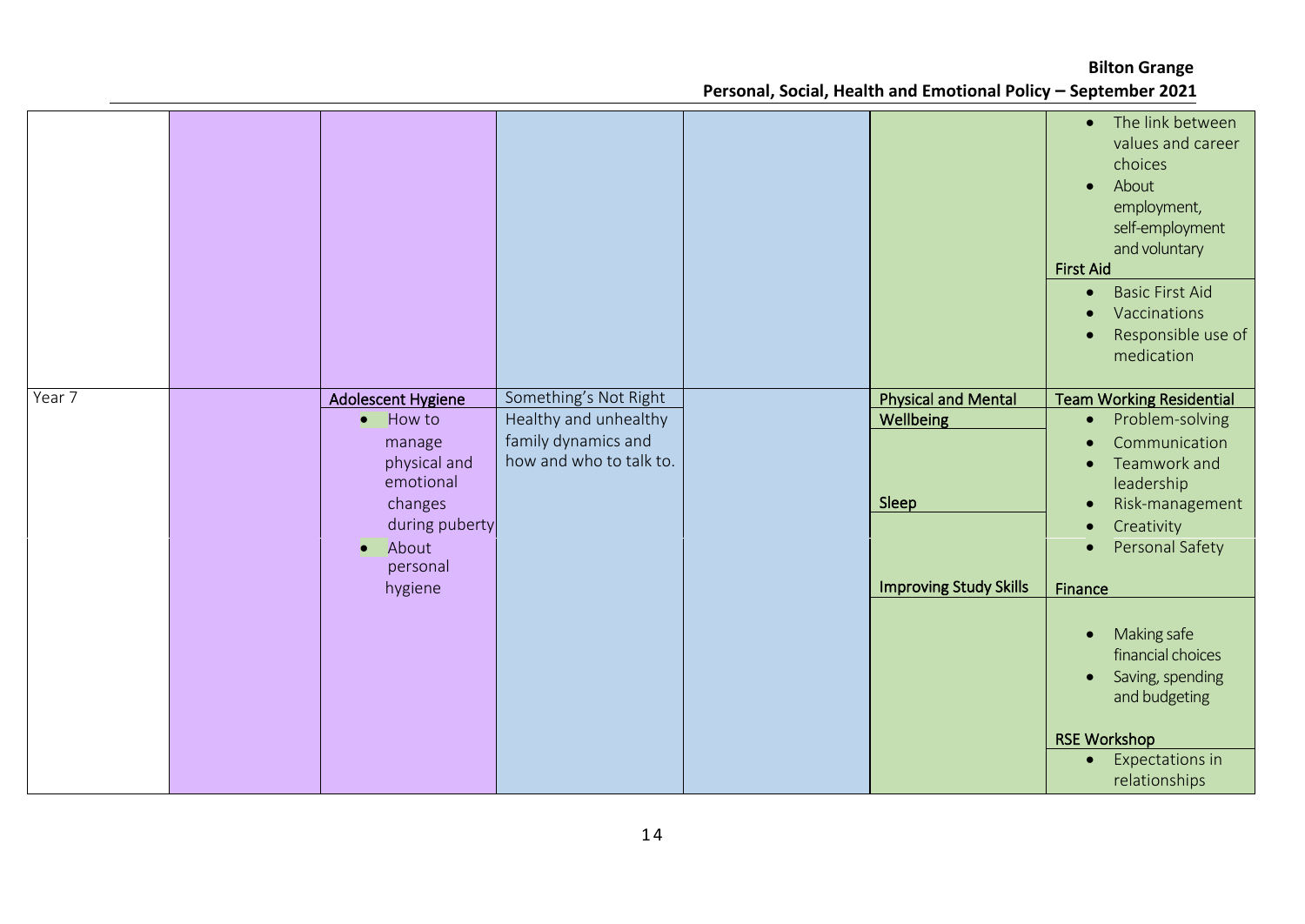|        |  |  |                                   | Qualities and<br>$\bullet$<br>behaviours relating<br>to different types<br>of positive<br>relationships<br>How to recognise<br>$\bullet$<br>unhealthy<br>relationships<br>Consent and<br>$\bullet$<br>how to seek and<br>assertively<br>communicate<br>consent<br>Recognising and<br>$\bullet$<br>responding to<br>inappropriate and<br>unwanted contact<br>Challenging<br>$\bullet$<br>discrimination |
|--------|--|--|-----------------------------------|--------------------------------------------------------------------------------------------------------------------------------------------------------------------------------------------------------------------------------------------------------------------------------------------------------------------------------------------------------------------------------------------------------|
| Year 6 |  |  | <b>Basic Hygiene and</b>          | <b>Managing Risk and</b>                                                                                                                                                                                                                                                                                                                                                                               |
|        |  |  | <b>Dental Health</b>              | Gambling                                                                                                                                                                                                                                                                                                                                                                                               |
|        |  |  | Sleep                             | <b>Girl Talk/ Boy Talk</b><br><b>Asking Questions</b><br>$\bullet$<br>about Puberty                                                                                                                                                                                                                                                                                                                    |
|        |  |  | Finance                           | <b>RSE Workshop</b>                                                                                                                                                                                                                                                                                                                                                                                    |
|        |  |  | $\bullet$ The role of<br>money in | Characteristics of a<br>$\bullet$<br>healthy                                                                                                                                                                                                                                                                                                                                                           |
|        |  |  | people's lives                    | relationship                                                                                                                                                                                                                                                                                                                                                                                           |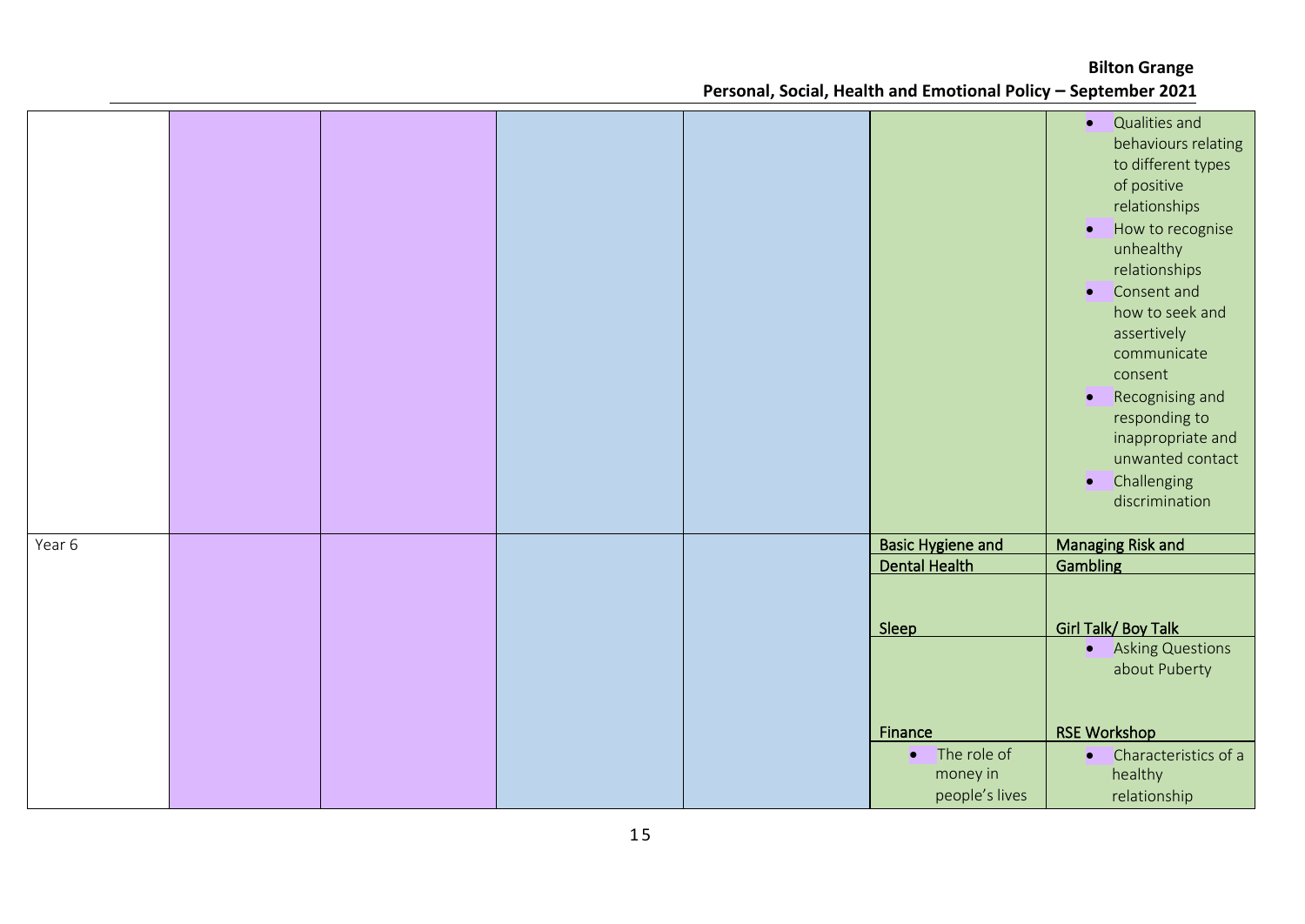|        |                             |                             | Value for<br>$\bullet$<br>money<br>and how<br>to be a<br>critical | Safe and Unsafe<br>$\bullet$<br>behaviours: how to<br>ask for, give and<br>not give permission<br>for physical contact<br>That unwanted<br><b>C</b><br>contact is not the<br>victim's fault<br>How to respond<br>$\bullet$<br>to unwanted or<br>unacceptable<br>physical contact<br>Links to keeping<br><b>O</b><br>safe online and<br>sharing images |
|--------|-----------------------------|-----------------------------|-------------------------------------------------------------------|-------------------------------------------------------------------------------------------------------------------------------------------------------------------------------------------------------------------------------------------------------------------------------------------------------------------------------------------------------|
| Year 5 | Friendship                  | <b>Managing Anxiety</b>     | <b>Basic Hygiene and</b>                                          | <b>RSE Workshop</b>                                                                                                                                                                                                                                                                                                                                   |
|        | Resolving<br>$\bullet$      | Coping<br>$\bullet$         | <b>Dental Health</b>                                              | Changes at puberty<br>$\bullet$                                                                                                                                                                                                                                                                                                                       |
|        |                             |                             |                                                                   |                                                                                                                                                                                                                                                                                                                                                       |
|        |                             |                             |                                                                   |                                                                                                                                                                                                                                                                                                                                                       |
|        | conflict                    | strategies for              |                                                                   | Looking after<br>$\bullet$                                                                                                                                                                                                                                                                                                                            |
|        | Friendship<br>group         | worries<br>regarding family | Sleep                                                             | physical and<br>emotional Health                                                                                                                                                                                                                                                                                                                      |
|        |                             | dynamics and                |                                                                   | $\bullet$                                                                                                                                                                                                                                                                                                                                             |
|        | dynamics<br>Being inclusive | return to school            | <b>Mental Health and</b>                                          | Personal identity<br>and what                                                                                                                                                                                                                                                                                                                         |
|        |                             |                             | <b>Keeping Well</b>                                               | contributes to it                                                                                                                                                                                                                                                                                                                                     |
|        |                             |                             |                                                                   | (including gender                                                                                                                                                                                                                                                                                                                                     |
|        |                             |                             |                                                                   | vs sexual                                                                                                                                                                                                                                                                                                                                             |
|        |                             |                             |                                                                   | orientation and                                                                                                                                                                                                                                                                                                                                       |
|        |                             |                             |                                                                   | respecting all                                                                                                                                                                                                                                                                                                                                        |
|        |                             |                             |                                                                   | different identities)                                                                                                                                                                                                                                                                                                                                 |
|        |                             |                             |                                                                   | Different types of<br><b>C</b><br>loving relationships                                                                                                                                                                                                                                                                                                |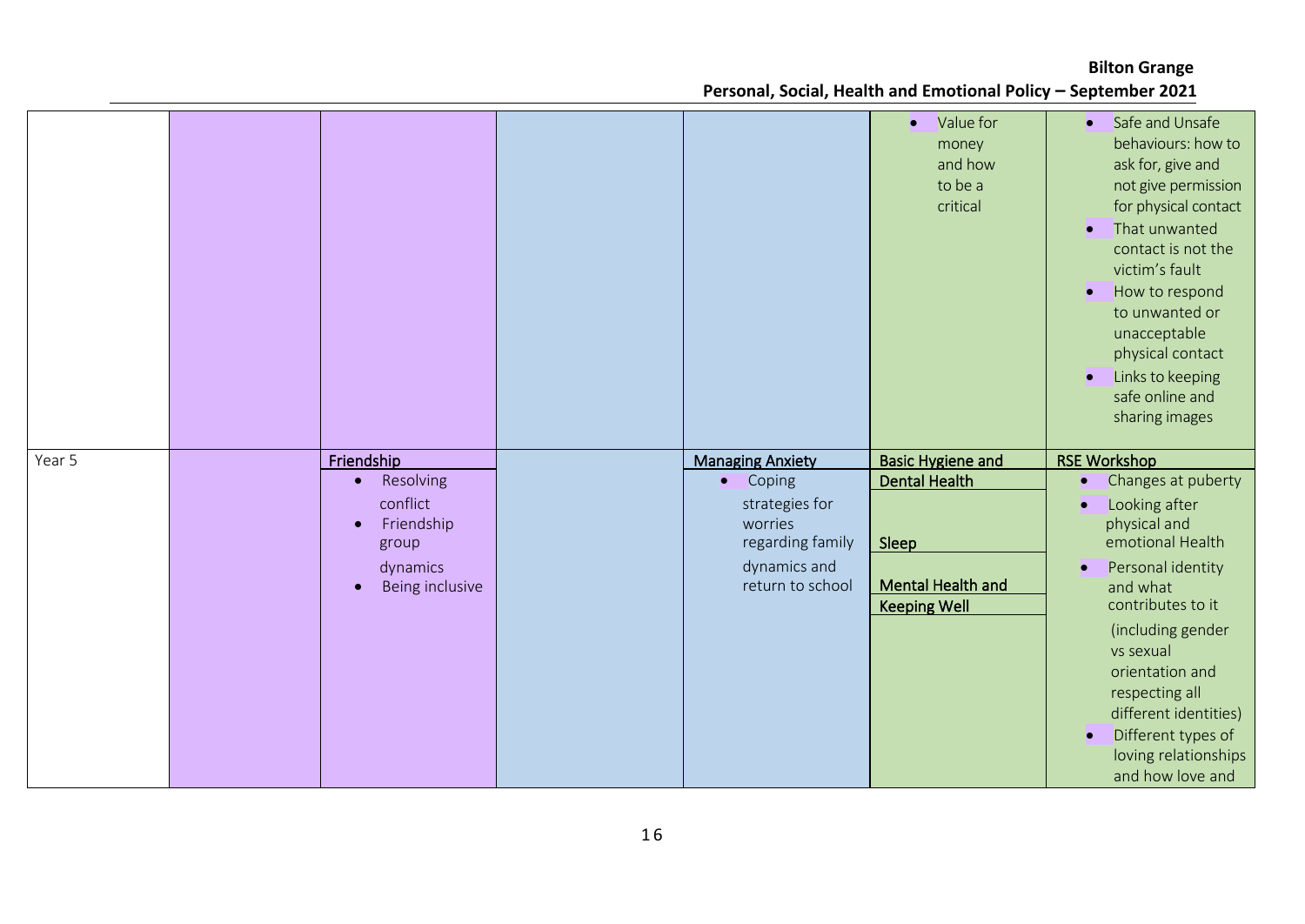|         |  |  |                          | commitment are<br>shown<br>• Conception<br>Careers<br>Identifying values<br>$\bullet$<br>and qualities<br>Achieving future<br>$\bullet$<br>goals |
|---------|--|--|--------------------------|--------------------------------------------------------------------------------------------------------------------------------------------------|
| Juniors |  |  | <b>Basic Hygiene and</b> | Girl Talk/Boy Talk                                                                                                                               |
|         |  |  | Dental                   | • Asking Questions                                                                                                                               |
|         |  |  |                          | about Puberty                                                                                                                                    |
|         |  |  | Sleep                    |                                                                                                                                                  |
|         |  |  |                          |                                                                                                                                                  |
|         |  |  |                          |                                                                                                                                                  |
|         |  |  |                          |                                                                                                                                                  |

| PSHE Bilton Grange 2020-2021: Learning4Life Programme |                                                                                                                                                          |                                                                                                                                                                                    |  |  |  |  |  |
|-------------------------------------------------------|----------------------------------------------------------------------------------------------------------------------------------------------------------|------------------------------------------------------------------------------------------------------------------------------------------------------------------------------------|--|--|--|--|--|
| Year Group                                            | Michaelmas                                                                                                                                               | Lent                                                                                                                                                                               |  |  |  |  |  |
| Year 8                                                | <b>Financial Capability</b><br>Attitudes to money<br>Business and pay<br>A history of money<br>Bank accounts<br>Financial risk and security<br>Budgeting | Learning4Life Lockdown Challenges<br>Let's get active!<br>Community service<br><b>Environmental Awareness</b><br>News and Politics<br>Learning new skills<br>Taking care of others |  |  |  |  |  |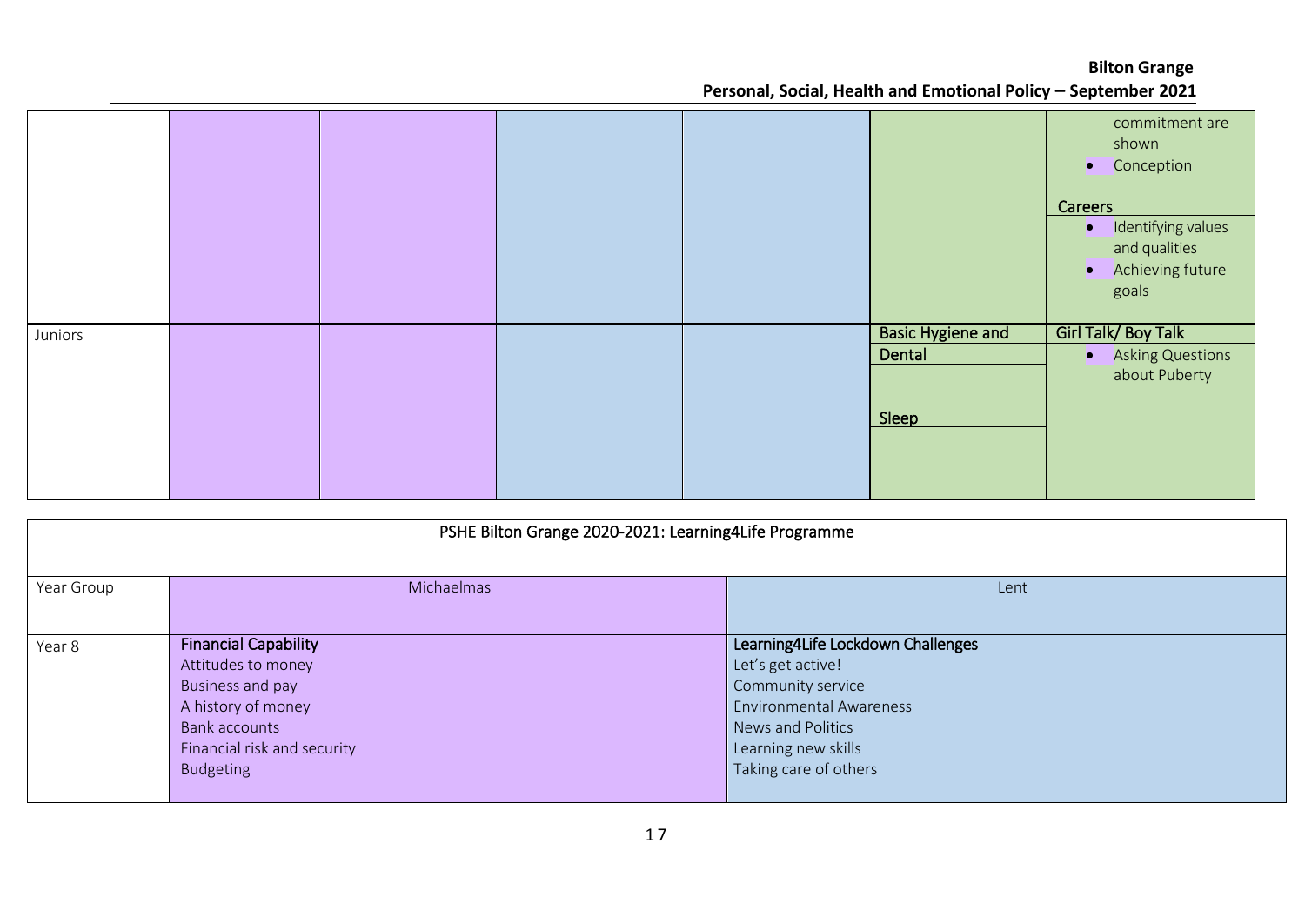a l

|        | <b>Politics, Current Affairs and Debating</b><br>Learning about political structures and democracy<br>Rights and responsibilities<br>Being aware of global news and events and debating topics in a respectful<br>manner                                                                                                                                                                                    |  |
|--------|-------------------------------------------------------------------------------------------------------------------------------------------------------------------------------------------------------------------------------------------------------------------------------------------------------------------------------------------------------------------------------------------------------------|--|
|        | Life Skills and Moving On<br>How to manage the challenges of moving to a new school<br>Dealing with stress and self-care strategies<br>How to identify personal strengths and areas for development<br>Setting aspirational goals and challenging expectations that limit choices                                                                                                                           |  |
| Year 7 | <b>Building GRIT and Resilience</b><br><b>Growth Mindset</b><br>Overcoming fear of failure<br>How to challenge stereotypes<br><b>Broadening horizons</b><br>Healthy coping strategies to support mental health<br>Developing self-worth and confidence                                                                                                                                                      |  |
|        | <b>Speaking Up</b><br>Freedom of speech and human rights<br>Challenging stereotypes and discrimination<br>Listening respectfully                                                                                                                                                                                                                                                                            |  |
|        | <b>Environmental Citizenship</b><br>How resources are allocated and the effect this has on<br>individuals, communities and the environment<br>The importance of protecting the environment and how everyday actions<br>can either support or damage it<br>Showing compassion for the environment, animals and other living things<br>How to take responsibility towards the environment (practical project) |  |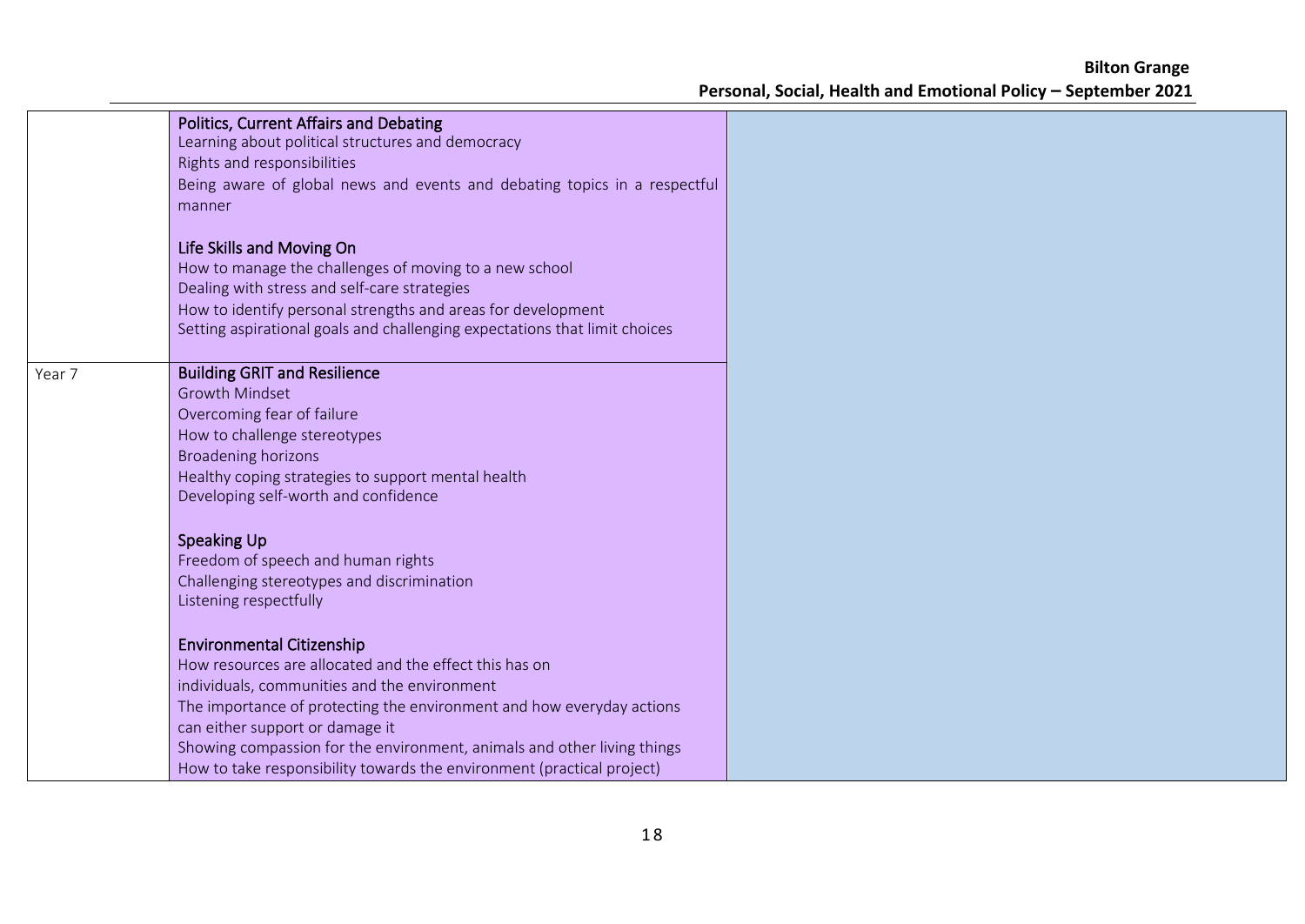| Year 6 | Yoga<br>An introduction to yoga through games, storytelling and songs<br>Understanding how to use yoga for physical health and emotional regulation                |  |
|--------|--------------------------------------------------------------------------------------------------------------------------------------------------------------------|--|
|        | <b>Communication and Overcoming Challenges</b><br>Cooperation and effective communication in a team<br>Identifying strengths<br>Problem solving                    |  |
|        | <b>Community Service</b><br>Learning about the local community<br>Social enterprise project                                                                        |  |
| Year 5 | <b>Creative Mindfulness</b><br>Identifying feelings<br>Growing gratitude<br>Developing self worth<br>Relaxation and breathing exercises for anxiety                |  |
|        | <b>Life Skills and Teamwork</b><br>Personal safety (including road safety)<br>Team work and leadership                                                             |  |
|        | <b>School Guardianship</b><br>The different roles in the school community<br>Responsibilities towards others and the environment<br>Practical guardianship project |  |

| PSHE Bilton Grange 2020-2021: Awareness Weeks and Assemblies |                                     |                                       |                                                |  |
|--------------------------------------------------------------|-------------------------------------|---------------------------------------|------------------------------------------------|--|
|                                                              | Michaelmas Term                     | Lent Term                             | Summer Term                                    |  |
|                                                              | <b>Black History Month</b>          | <b>Mental Health Awareness Week</b>   | LGBTQ+ Week                                    |  |
|                                                              | Black History, Literature and Music | Developing Self Worth                 | About identity and living in a diverse society |  |
|                                                              |                                     | About attitudes towards mental health | About LGBTQ+ history                           |  |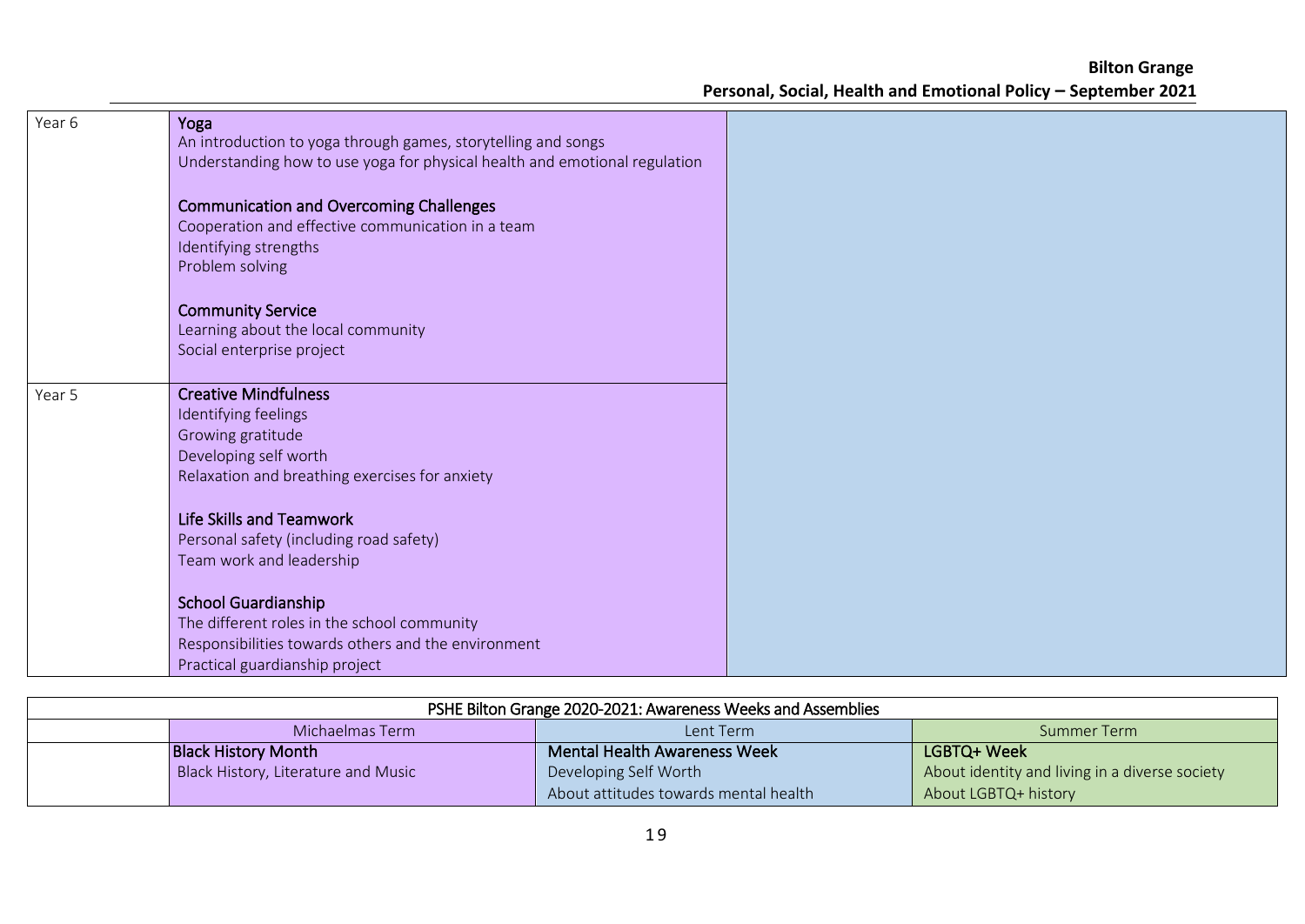|  | How to recognise and challenge racism and<br>religious discrimination | How to challenge myths and stigma<br>About daily wellbeing<br>About healthy coping strategies                                                                                                                                                                   | How to recognise and challenge homophobia and<br>biphobia |  |
|--|-----------------------------------------------------------------------|-----------------------------------------------------------------------------------------------------------------------------------------------------------------------------------------------------------------------------------------------------------------|-----------------------------------------------------------|--|
|  |                                                                       | <b>Internet Safety Week</b><br>How to critically assess different media sources<br>About online communication<br>How to use social networking sites safely<br>Making Responsible Decisions<br>How to protect personal information online<br>How to seek support |                                                           |  |